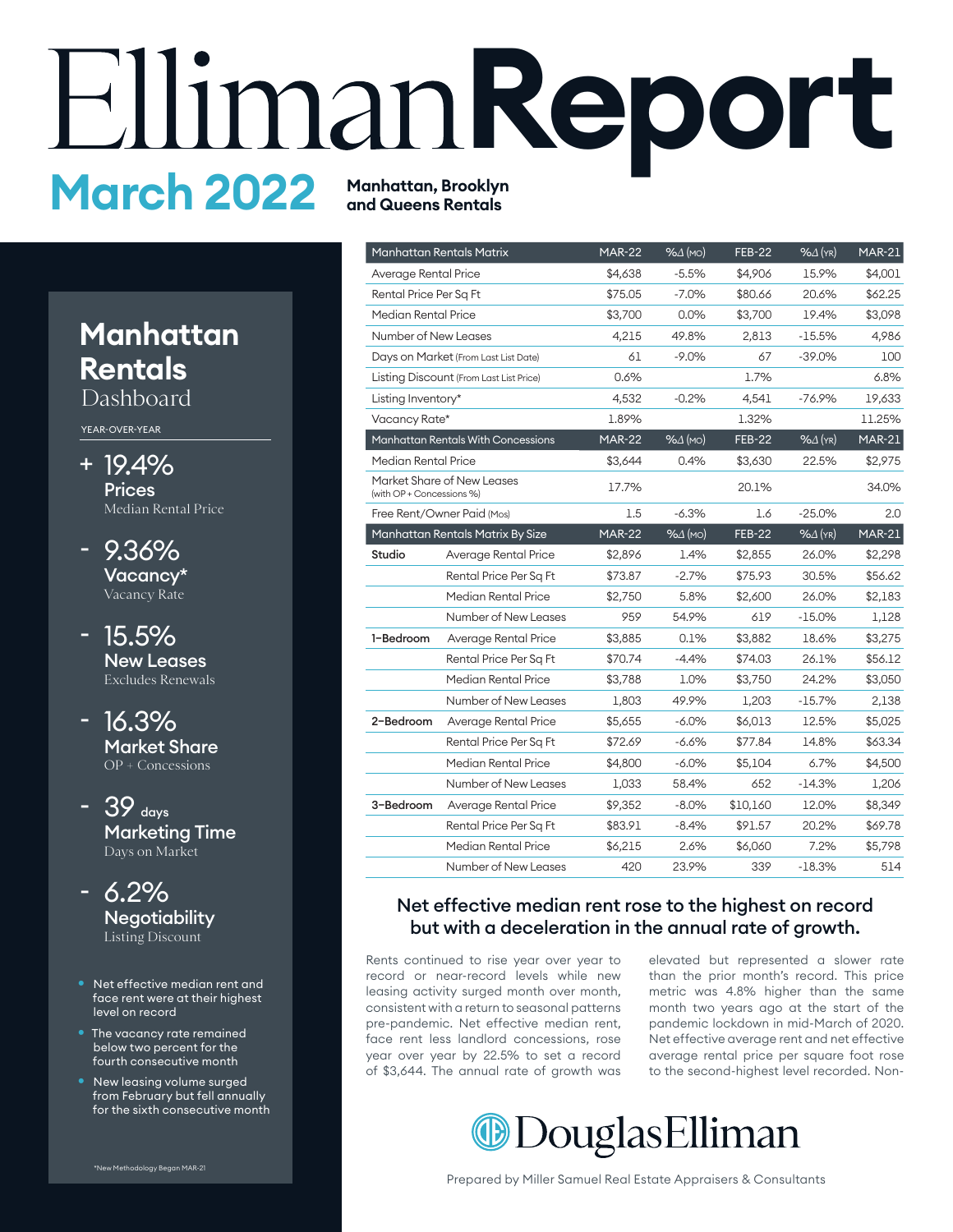doorman median effective rent, representing the lower half of the rental market by price, rose 23.4% yearly. This increase was the first time the market segment rose faster than the doorman market in fifteen months. The market share of landlord concessions dropped by nearly half year over year to 17.7%, the lowest level reached since September 2016. *\*Note: Our research efforts pivoted to a new and robust listing system that enabled us to pull more rental inventory into all three rental markets reported in this report. As a result, listing inventory and the vacancy rate were restated in December 2020.*

### \$2,850 \$3,050 \$3,250 \$3,450 \$3,650 \$3,850  $\Omega$ 2,000 4,000 6,000 8,000 10,000  $\frac{2}{3}$   $\frac{2}{3}$   $\frac{2}{3}$   $\frac{2}{3}$   $\frac{2}{3}$   $\frac{2}{3}$   $\frac{2}{3}$   $\frac{2}{3}$   $\frac{2}{3}$   $\frac{2}{3}$   $\frac{2}{3}$   $\frac{2}{3}$   $\frac{2}{3}$   $\frac{2}{3}$   $\frac{2}{3}$   $\frac{2}{3}$   $\frac{2}{3}$   $\frac{2}{3}$   $\frac{2}{3}$   $\frac{2}{3}$   $\frac{2}{3}$   $\frac{2}{3}$   $\frac{m}{n}$  $\frac{m}{n}$ SEPT MAY  $\leqq$ SEPT  $\leqq$  $\nexists$ SEPT  $\frac{5}{7}$ DEC APR MAR 2022 FEB

**Manhattan Rentals** Number of New Leases

| Manhattan Rentals Matrix By Property Type | <b>MAR-22</b> | %4(m)   | <b>FEB-22</b> | $%$ $\Delta$ (YR) | <b>MAR-21</b> |
|-------------------------------------------|---------------|---------|---------------|-------------------|---------------|
| Doorman Median Rental Price               | \$4,500       | $0.0\%$ | \$4,500       | 19.2%             | \$3,775       |
| Non-Doorman Median Rental Price           | \$2,950       | 2.6%    | \$2,875       | 20.4%             | \$2,450       |
| Loft Median Rental Price                  | \$9.250       | $-9.7%$ | \$10,248      | 75.4%             | \$5,275       |
| New Development Median Rental Price       | \$5.534       | $-6.2%$ | \$5,900       | 7.2%              | \$5.163       |
| <b>Existing Median Rental Price</b>       | \$3.650       | 1.4%    | \$3,600       | 21.7%             | \$3,000       |
|                                           |               |         |               |                   |               |

| Manhattan Rentals Matrix By Price                    | <b>MAR-22</b> | $%4$ (MO) | <b>FEB-22</b> | $%4$ (YR) | <b>MAR-21</b> |
|------------------------------------------------------|---------------|-----------|---------------|-----------|---------------|
| Luxury (Top 10%) Average Rental Price                | \$12,816      | $-14.7%$  | \$15,028      | 12.4%     | \$11,400      |
| Luxury (Top 10%) Rental Price Per Sq Ft              | \$90.61       | $-7.8%$   | \$98.23       | 19.1%     | \$76.11       |
| Luxury (Top 10%) Median Rental Price                 | \$9.985       | $-13.2%$  | \$11,500      | 10.9%     | \$9,000       |
| Luxury (Top 10%) Number of New Leases                | 422           | 48.6%     | 284           | $-15.4%$  | 499           |
| Luxury (Top 10%) Entry Price Threshold               | \$7,450       | $-6.8%$   | \$7,995       | 12.5%     | \$6,625       |
| Upper Tier (30% below Luxury) - Med. Rental Price    | \$5,100       | $-2.9%$   | \$5,250       | 15.3%     | \$4,425       |
| Mid Tier (2 <sup>nd</sup> 30%) - Median Rental Price | \$3,500       | 0.0%      | \$3,500       | 20.7%     | \$2,900       |
| Entry Tier (1st 30%) - Median Rental Price           | \$2.395       | 1.9%      | \$2,350       | 20.1%     | \$1,995       |

| <b>Downtown Rentals Matrix</b> | <b>MAR-22</b> | $% \triangle$ (MO) | <b>FEB-22</b> | $% \triangle$ (YR) | <b>MAR-21</b> |
|--------------------------------|---------------|--------------------|---------------|--------------------|---------------|
| Median Rental Price            | \$4,295       | 2.4%               | \$4.195       | 26.5%              | \$3.395       |
| Number of New Leases           | 1.852         | 51.6%              | 1.222         | $-23.4%$           | 2.419         |
| Vacancy Rate*                  | 2.64%         |                    | 1.78%         |                    | 15.87%        |
| *New Methodology Began MAR-21  |               |                    |               |                    |               |

\*New Methodology Began MAR-21

| Eastside Rentals Matrix | <b>MAR-22</b> | $% \triangle$ (MO) | <b>FEB-22</b> | $\%$ $\Delta$ (YR) | <b>MAR-21</b> |
|-------------------------|---------------|--------------------|---------------|--------------------|---------------|
| Median Rental Price     | \$3.395       | $-7.0\%$           | \$3.650       | 21.3%              | \$2,800       |
| Number of New Leases    | 913           | 44.7%              | 631           | $-23.5\%$          | 1.194         |
| Vacancy Rate*           | 0.99%         |                    | 0.55%         |                    | 8.82%         |
|                         |               |                    |               |                    |               |

ew Methodology Began MAR-21

| Westside Rentals Matrix | <b>MAR-22</b> | $\%$ $\Delta$ (MO) | <b>FEB-22</b> | $\%$ $\Delta$ (YR) | <b>MAR-21</b> |
|-------------------------|---------------|--------------------|---------------|--------------------|---------------|
| Median Rental Price     | \$3.795       | $-2.7\%$           | \$3,900       | 16.8%              | \$3,250       |
| Number of New Leases    | 941           | 61.7%              | 582           | $-8.2%$            | 1.025         |
| Vacancy Rate*           | 1.89%         |                    | 1.44%         |                    | 7.77%         |
|                         |               |                    |               |                    |               |

\*New Methodology Began MAR-21

| Northern Manhattan Rentals Matrix | <b>MAR-22</b> | $% \triangle$ (MO) | <b>FEB-22</b> | $\%$ $\Delta$ (YR) | <b>MAR-21</b> |
|-----------------------------------|---------------|--------------------|---------------|--------------------|---------------|
| Median Rental Price               | \$2,395       | 1.9%               | \$2,350       | 9.1%               | \$2.195       |
| Number of New Leases              | 509           | 34.7%              | 378           | 46.3%              | 348           |
| Vacancy Rate*                     | 1.15%         |                    | 1.06%         |                    | 6.56%         |
| *New Methodology Began MAR-21     |               |                    |               |                    |               |

### **Property Type**

- Doorman net effective median rent surged year over year for the ninth straight month to the highest level on record
- Non-doorman rent increased at a higher annual rate than doorman rent for the first time in fifteen months

### **Price Tier**

- Luxury price trend indicators rose to their third-highest levels on record and were well above pre-pandemic levels
- Luxury listing inventory dropped to its lowest March level in six years of tracking
- Luxury landlord market share of concessions fell to the lowest on record

### **Downtown**

- Median rent surged annually as new leases continued to fall
- Vacancy plunged year over year

### **Eastside**

- Median rent surged annually as new leases continued to fall
- Vacancy plunged year over year

### **Westside**

- Median rent surged annually as new leases continued to fall
- Vacancy plunged year over year

## **Northern Manhatan**

- Median rent rose annually as new leases surged
- Vacancy plunged year over year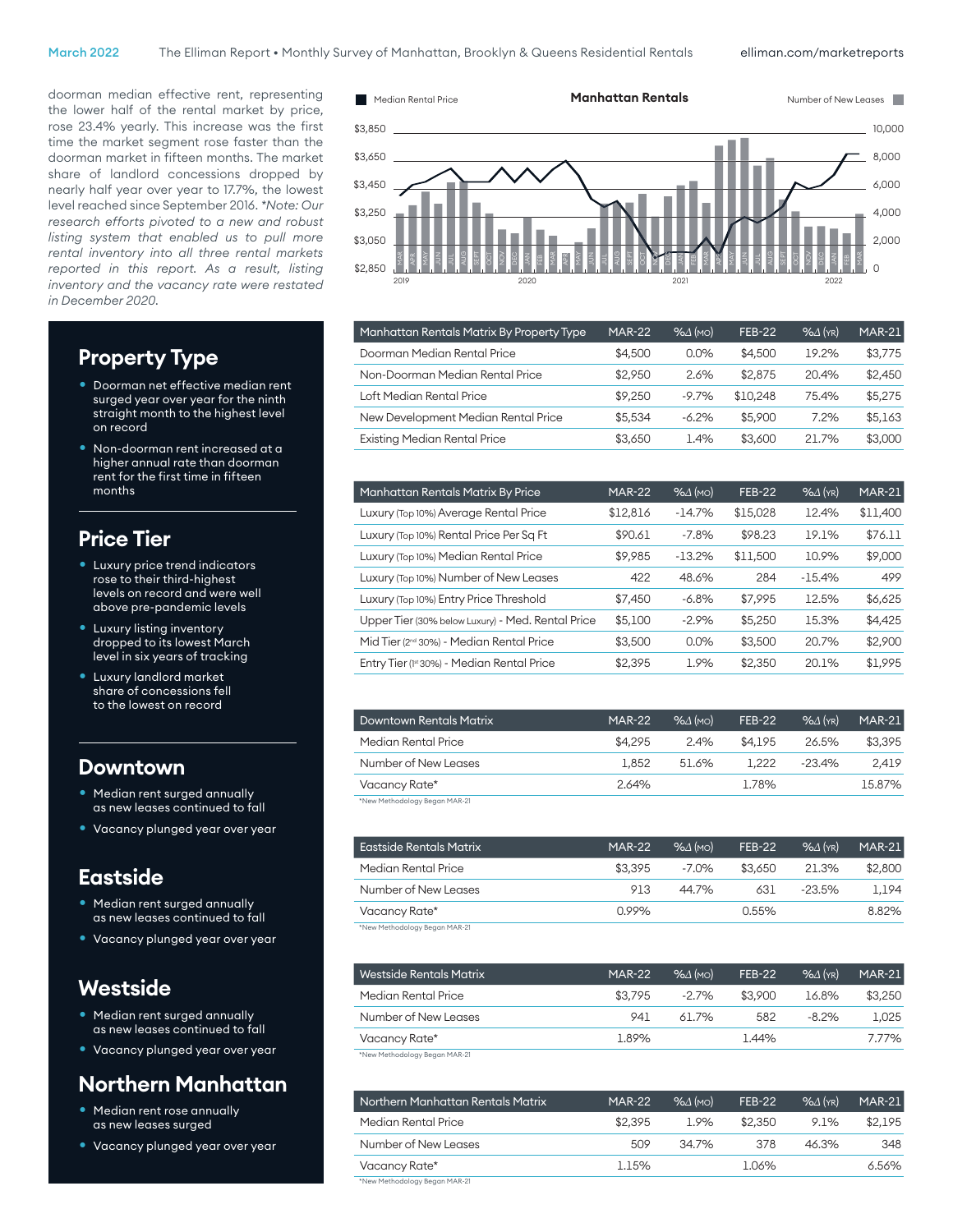

| <b>Brooklyn Rentals Matrix</b> |                                          | <b>MAR-22</b> | $%4$ (MO) | <b>FEB-22</b> | $%4$ (YR)          | <b>MAR-21</b> |
|--------------------------------|------------------------------------------|---------------|-----------|---------------|--------------------|---------------|
| Average Rental Price           |                                          | \$3,400       | 2.8%      | \$3,306       | 7.3%               | \$3,168       |
| Rental Price Per Sq Ft         |                                          | \$46.35       | 2.5%      | \$45.21       | 5.2%               | \$44.06       |
| Median Rental Price            |                                          | \$3,000       | 3.4%      | \$2,900       | 11.3%              | \$2,696       |
| Number of New Leases           |                                          | 1,660         | 28.2%     | 1,295         | 30.8%              | 1,269         |
|                                | Days on Market (From Last List Date)     | 38            | $-57.8%$  | 90            | $-45.7%$           | 70            |
|                                | Listing Discount (From Last List Price)  | $-1.7%$       |           | $-0.7%$       |                    | 3.5%          |
| Listing Inventory*             |                                          | 2,993         | $-0.4%$   | 3,004         | $-83.0\%$          | 17,558        |
|                                | <b>Brooklyn Rentals With Concessions</b> | <b>MAR-22</b> | $%4$ (MO) | <b>FEB-22</b> | % $\Delta$ (YR)    | <b>MAR-21</b> |
| Median Rental Price            |                                          | \$2,955       | 3.7%      | \$2,850       | 13.1%              | \$2,612       |
| (with OP + Concessions %)      | Market Share of New Leases               | 20.1%         |           | 23.8%         |                    | 31.4%         |
|                                | Free Rent/Owner Paid (Mos)               | 1.3           | 8.3%      | 1.2           | $-23.5%$           | 1.7           |
|                                | <b>Brooklyn Rentals Matrix By Size</b>   | <b>MAR-22</b> | $%4$ (MO) | <b>FEB-22</b> | $% \triangle$ (YR) | <b>MAR-21</b> |
| Studio                         | Average Rental Price                     | \$2,725       | 8.7%      | \$2,508       | 23.1%              | \$2,214       |
|                                | Rental Price Per Sq Ft                   | \$50.85       | $-12.4%$  | \$58.06       | 4.3%               | \$48.74       |
|                                | Median Rental Price                      | \$2,710       | 8.4%      | \$2,500       | 34.6%              | \$2,013       |
|                                | Number of New Leases                     | 243           | 66.4%     | 146           | 56.8%              | 155           |
| 1-Bedroom                      | Average Rental Price                     | \$3,017       | 4.6%      | \$2,884       | 13.6%              | \$2,655       |
|                                | Rental Price Per Sq Ft                   | \$50.93       | 6.9%      | \$47.63       | 9.7%               | \$46.42       |
|                                | Median Rental Price                      | \$2,800       | 3.7%      | \$2,700       | 12.0%              | \$2,500       |
|                                | Number of New Leases                     | 614           | 17.2%     | 524           | 30.6%              | 470           |
| 2-Bedroom                      | Average Rental Price                     | \$3,702       | 5.7%      | \$3,503       | 11.9%              | \$3,308       |
|                                | Rental Price Per Sq Ft                   | \$47.87       | 5.0%      | \$45.58       | 10.7%              | \$43.26       |
|                                | Median Rental Price                      | \$3,366       | 8.6%      | \$3,100       | 15.6%              | \$2,913       |
|                                | Number of New Leases                     | 526           | 33.2%     | 395           | 23.5%              | 426           |
| 3-Bedroom                      | Average Rental Price                     | \$4,269       | $-3.8%$   | \$4,436       | $-8.8%$            | \$4,680       |
|                                | Rental Price Per Sq Ft                   | \$39.45       | $-5.0%$   | \$41.53       | $-6.1%$            | \$42.03       |
|                                | Median Rental Price                      | \$3,545       | 1.3%      | \$3,500       | 0.6%               | \$3,525       |
|                                | Number of New Leases                     | 277           | 20.4%     | 230           | 27.1%              | 218           |
|                                | <b>Brooklyn Rentals Matrix By Type</b>   | <b>MAR-22</b> | $%4$ (MO) | <b>FEB-22</b> | $%4$ (YR)          | <b>MAR-21</b> |
|                                | Luxury (Top 10%) Median Rental Price     | \$6,160       | 2.7%      | \$6,000       | 2.7%               | \$6,000       |
|                                | Luxury (Top 10%) Entry Price Threshold   | \$5,095       | 1.9%      | \$5,000       | 2.8%               | \$4,958       |
|                                | New Development Median Rental Price      | \$3,600       | $-5.3%$   | \$3,800       | 11.7%              | \$3,223       |

Net effective median rent, face rents less landlord concessions, rose year over year by 13.1% to the third-highest level of \$2,955. This price metric was 1.4% higher than the same month two years ago at the start of the pandemic lockdown in mid-March, rising above pre-pandemic levels for the first time. The market share of landlord concessions dropped year over year for the tenth consecutive month to 20.1%, the lowest level seen since November 2017. Listing inventory has collapsed over the past four

months, falling year over year by more than eighty percent, essentially removing excess supply build-up during the pandemic's early period. As a result of the annual drop in listings inventory and the annual surge in new lease signings, the pace was the fastest seen since the beginning of the pandemic lockdown at 1.8 months. Months of supply is the number of months it would take to lease all listing inventory at the current new leasing rate.

# **Brooklyn Rentals**

Dashboard

YEAR-OVER-YEAR

- + 11.3% **Prices** Median Rental Price
- 83.0% Inventory\* Total Inventory
- + 30.8% New Leases Excludes Renewals
- 11.3% Market Share OP + Concessions
- $32$  days Marketing Time Days on Market
- 5.2% **Negotiability** Listing Discount
- Net effective median rent exceeded pre-pandemic levels for the first time
- New lease signings rose annually for the first time in three months
- Listing inventory fell year over year by more than eighty percent for the fourth consecutive month

**Net effective median rent exceeded pre-pandemic levels for the frst time.**

\*New Methodology Began MAR-21